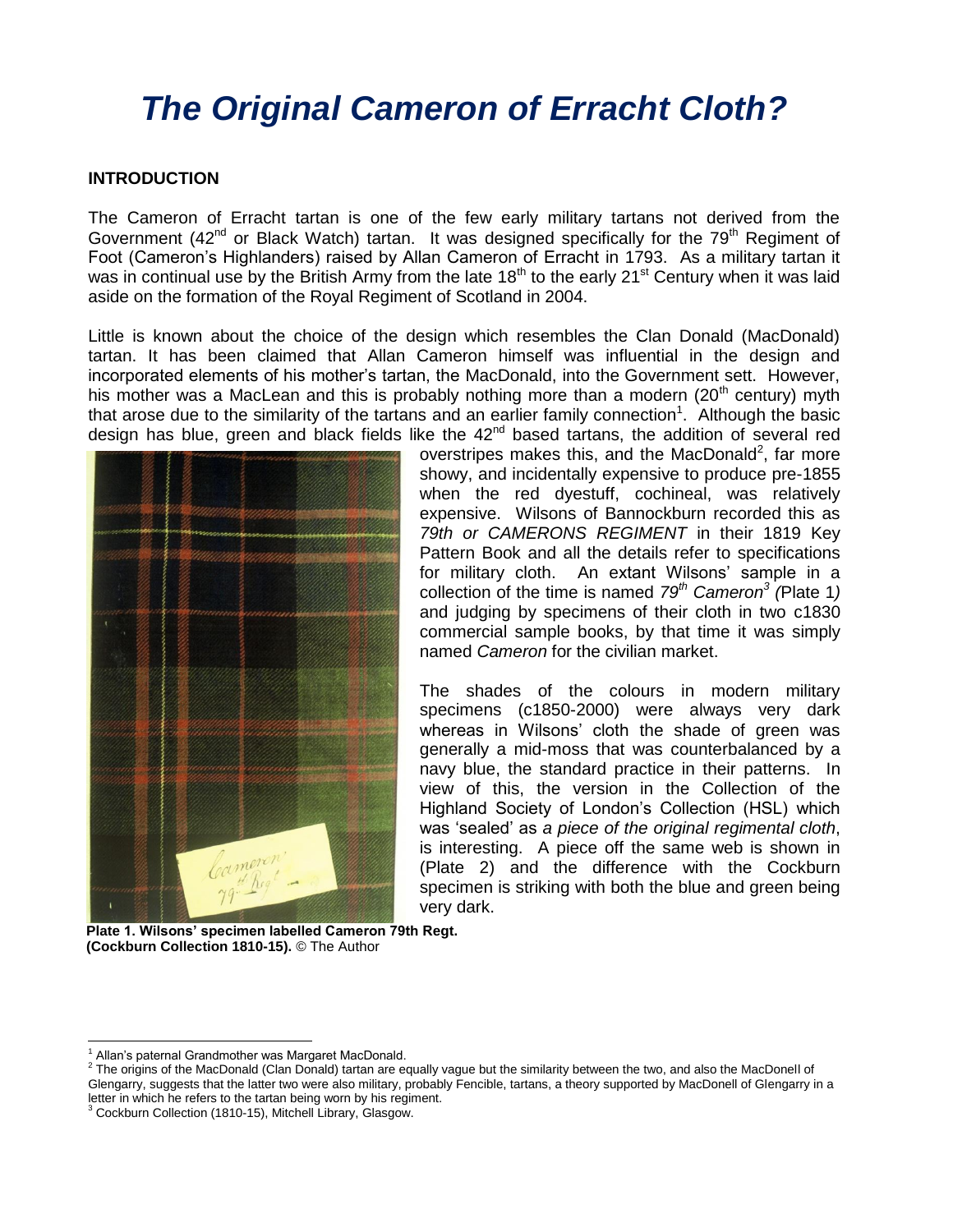# **THE ORIGINAL CLOTH?**



**Plate 2. Portion of the original 79th Regimental Cloth. (HSL Collection 1816).** © The Author

At the time of writing the author did not have access to the bound HSL specimen but the sample in Plate 2 is a 10.5 x 4.5" piece from the same source and which has a selvedge (right above) and three cut edges. The cloth is coarse hard tartan woven at 50 epi giving a 9" sett. As with all cloth of the time it is naturally dyed but unusually, the yarn is singles in both warp and weft as opposed to the more common 2 ply which, together with the very uneven selvedge and odd threading errors, suggests that the cloth was rurally woven as opposed to the commercial mass production of the time as carried out by Wilsons, and to a lesser degree others, where there was much greater uniformity. However, the dyeing is of a high quality suggesting that it was done professionally so it is also possible that the yarn was sent off to be dyed commercially and then returned to be woven locally.

In this, and the piece in the Cockburn Collection, the large areas of blue, green and black are of equal size comparison with Wilsons' 1819 settings where the black square is always larger by some 5-12%. The thread count from the sample gives a sett (Fig 3 - top) that differs in both proportion and size to those in the 1819 but interestingly, is very close to the Cockburn specimen (Fig 3 - bottom) which is almost certainly Wilsons' cloth.



**Fig 3. Comparison of the settings of the Original (top) and Cockburn (Wilsons'?) specimens.** © The Author.

Without access to a full width specimen of the HSL cloth the detail of the second selvedge remains unknown and one cannot be sure from that shown above whether the cloth was intended for joining to make a double plaid or was for kilts. The remaining selvedge finishes in the centre of the sett so technically the cloth could have been joined on that edge but as it is a clean (non-float) selvedge the likelihood is that it was kilt cloth. This specimen is all wool whereas in the Cockburn sample the yellow stripe is silk which was a common Wilsons' practice during the 1820-30 but which does also